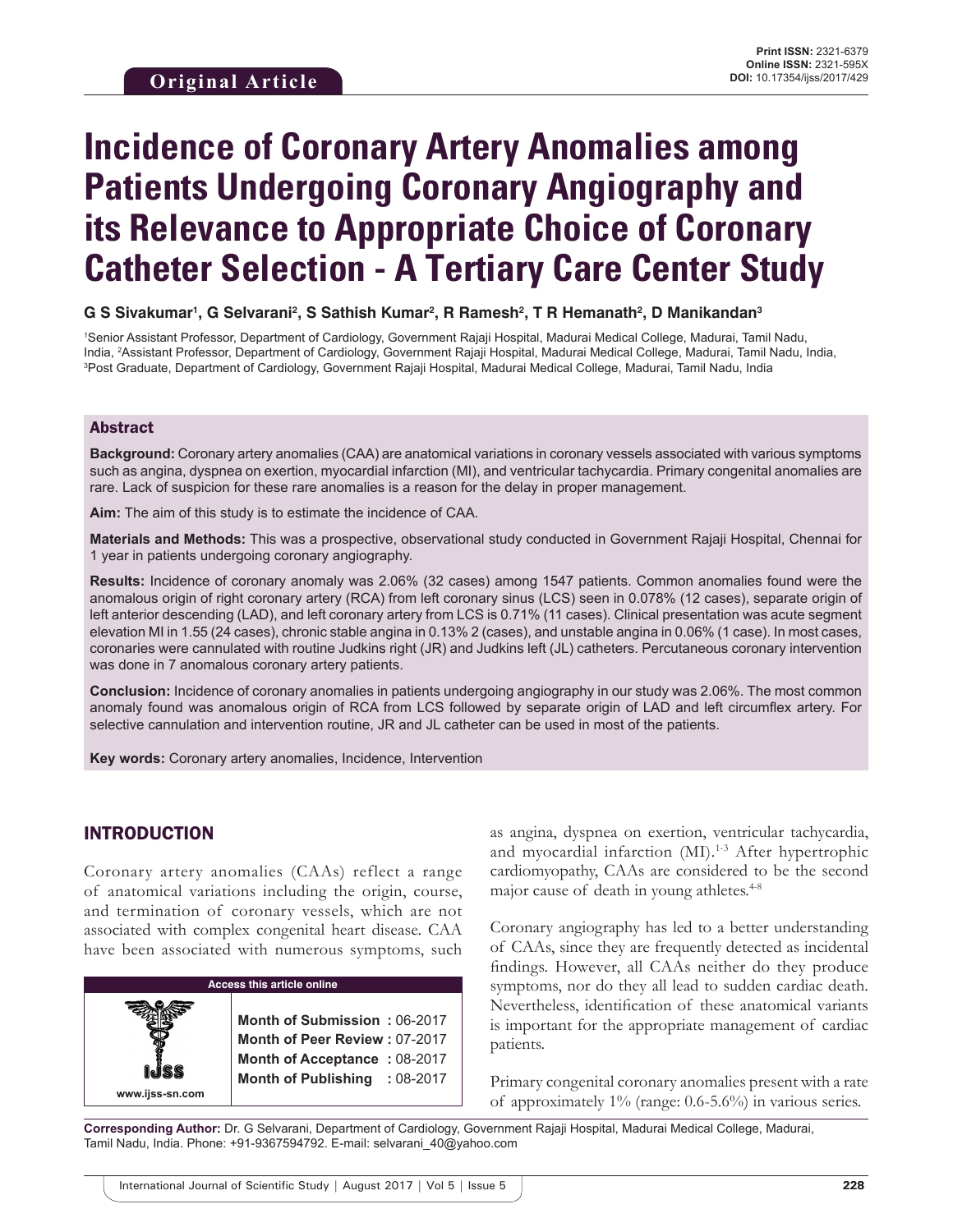#### Sivakumar, *et al.*: Incidence of Coronary Artery Anomalies among Patients Undergoing Coronary Angiography and its Relevance to Appropriate Choice of Coronary Catheter Selection - A Tertiary Care Center Study

The lack of suspicion for these rare anomalies is responsible for prolonged catheterization procedures and potential mismanagement of patients with acute cardiac disease.9 Angioplasty in such complex lesions poses a technical challenge.<sup>10</sup> There have been reported cases of accidental ligation of an anomalous coronary artery during valve replacement procedures.11-13 In the era of biventricular pacing, the electrophysiologist must be aware of the coronary anatomy, as these anomalies could be related to variations in the venous system.

In India, apart from some case reports, $14$  there are no published data. Thus, the aim of the present study was to assess the incidence of CAA in patients undergoing coronary angiography and to also decide the appropriate choice of coronary catheter selection in the various common CAA that are seen in our population so as to reduce the unwanted prolongation of the procedural time, thereby reducing the amount of radiation exposure to the patient, Cath Lab Team, and the environment as a whole.

# MATERIALS AND METHODS

#### **Aim and Objectives**

- 1. To assess the incidence of CAA in patients undergoing coronary angiography in 1 year.
- 2. To study clinical presentation of patients with CAA.
- 3. To describe the catheters that were useful in successful cannulation of the anomalous coronary arteries in relation to their origin.

## **Study Population**

Consecutive adult patients >18 years of age undergoing coronary angiography in the Department of Cardiology, Government Rajaji Hospital, for 1 year.

## **Inclusion Criteria**

- 1. Age  $\geq$  18 years
- 2. Patients for whom CAG was planned in our department, which includes acute coronary syndromes, chronic stable angina, and rheumatic heart disease (RHD) patients in 1 year.

#### **Exclusion Criteria**

- 1. Age < 18 years
- 2. Pre-existing cardiomyopathies
- 3. Pre-existing arrhythmias
- 4. Concomitant acute or chronic kidney disease.

# RESULTS

In our study, incidence of coronary anomaly was found to be 2.06% (32 cases) among 1547 patients who have undergone coronary angiogram over 1 year. Various coronary anomalies found in our study is shown in Table 1 below. The most common anomalies found were:

- 1. Anomalous origin of right coronary artery (RCA) from left coronary sinus (LCS) in about 0.0.78% (12 cases),
- 2. Separate origin of left anterior descending (LAD) artery and left circumflex artery from LCS in about 0.71% (11 cases).
- 3. Other common anomalies found were:
	- Anomalous RCA from posterior midline 0.13% (2 cases),
	- Coronary arteriovenous fistula 0.06% (1 case),
	- Myocardial bridging 0.13% (2 cases),
	- Dual RCA 0.06% (1 case),
	- Both RCA and left coronary artery arising from common trunk from right coronary sinus 0.06% (1 case)
	- Anomalous origin of LMCA from midline 0.06% (1 case) and high origin of RCA 0.06% (1 case).
	- Clinical presentation in anomalous coronary artery patients varied.

The presentation was:

- 1. Acute segment elevation MI in 1.55 (24 cases),
- 2. Chronic stable angina in 0.13% (2 cases), and
- 3. Unstable angina 0.06% (1 case).

Anomalous coronary artery was present in about 0.19% (3 cases) in RHD patients as an incidental finding.

In most cases, coronaries were cannulated with routine Judkins right (JR) and Judkins left (JL) catheters. In patients with anomalous origin of coronary artery, selective engagement with Amplatz left (AL) or Amplatz right (AR) catheter was done (e.g., in patients with anomalous origin of RCA from LCS), followed by non-selective pigtail contrast injection.

Percutaneous coronary intervention was done in 7 anomalous coronary artery patients. Extra backup (EBU) catheter was used for separate origin of LAD and left circumflex artery (LCX) for PCI to LAD in 4 anterior wall MI patients, JR was used in 2 patients with inferior wall MI with anomalous right coronary from LCS and in one patient, we used EBU catheter for PCI to RCA in a patient with anomalous origin of RCA from LCS.

# **DISCUSSION**

Variation in the origin, course, or distribution of the epicardial coronary arteries is found in 1-2% of the population. Certain types of these anomalies-including osteal lesions, passage of a major artery between the walls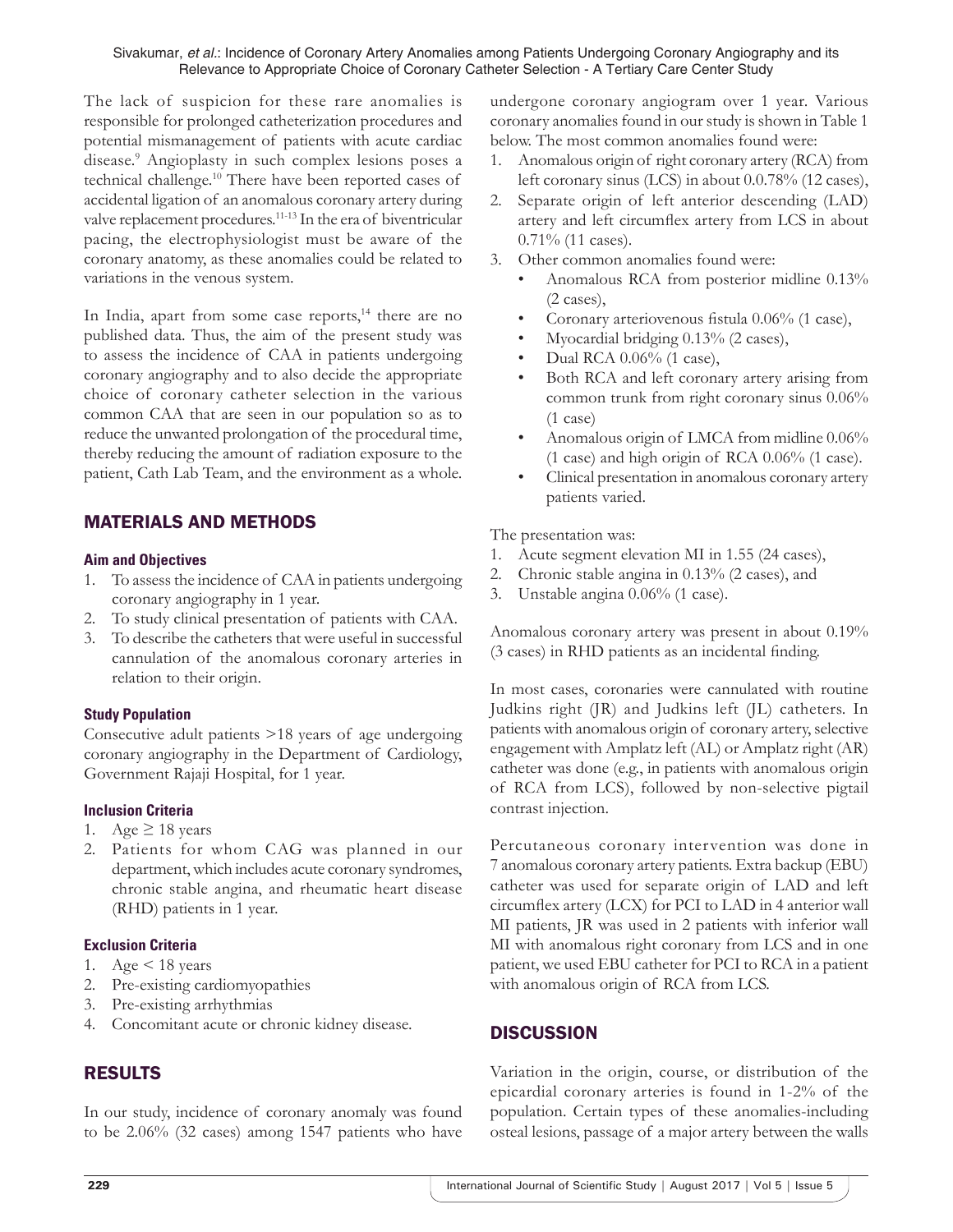Sivakumar, *et al.*: Incidence of Coronary Artery Anomalies among Patients Undergoing Coronary Angiography and its Relevance to Appropriate Choice of Coronary Catheter Selection - A Tertiary Care Center Study

| Table 1: Age, sex wise distribution of coronary anomalies and catheters used for Intervention |                          |             |                                                                                                               |                         |                                      |                                        |  |  |
|-----------------------------------------------------------------------------------------------|--------------------------|-------------|---------------------------------------------------------------------------------------------------------------|-------------------------|--------------------------------------|----------------------------------------|--|--|
|                                                                                               | S. No. Age/Sex Diagnosis |             | <b>Anomaly</b>                                                                                                | <b>Catheter</b><br>used | <b>CAG</b>                           | <b>Intervention</b>                    |  |  |
| $\mathbf{1}$                                                                                  | 54/Male                  | <b>AWMI</b> | Dominant RCA from LCS                                                                                         | <b>AR1</b>              | SVD - LAD                            |                                        |  |  |
| 2                                                                                             | 57/Male                  | <b>IWMI</b> | Dominant RCA from LCS                                                                                         | Pigtail                 | <b>TVD</b>                           |                                        |  |  |
| 3                                                                                             | 65/Male                  | <b>AWMI</b> | Separate origin of LAD and LCX from LCS                                                                       | $3.5$ JL                | <b>TVD/SP CABG</b>                   |                                        |  |  |
| 4                                                                                             | 60/Male                  | <b>IWMI</b> | Dominant RCA from LCS                                                                                         | <b>Tiger radial</b>     | <b>TVD</b>                           |                                        |  |  |
| 5                                                                                             | 64/Male                  | <b>IWMI</b> | Dominant RCA from LCS                                                                                         | AL <sub>1</sub>         | SVD - RCA                            | PCI done with EBU                      |  |  |
| 6                                                                                             | 47/Male                  | <b>AWMI</b> | Dominant RCA from LCS                                                                                         | Pig tail                | SVD - LAD                            |                                        |  |  |
| 7                                                                                             | 48/Male                  | AWMI        | Separate origin of LAD and LCX from LCS                                                                       | $3.5$ JL                | SVD - LAD                            | PCI done with EBU                      |  |  |
| 8                                                                                             | 52/Male                  | <b>IWMI</b> | High ostial RCA origin anteriorly                                                                             | 3.5 JR                  | SVD - RCA                            |                                        |  |  |
| 9                                                                                             | 54/Male                  | RHD/MS      | Separate origin of LAD and LCX from LCS and<br><b>RCA AV malformation</b>                                     | 3.5 JL                  | Normal                               |                                        |  |  |
| 10                                                                                            | 40/Male                  | <b>IWMI</b> | Separate origin of LAD and LCX from LCS                                                                       | Tiger radial            | SVD - RCA                            |                                        |  |  |
| 11                                                                                            | 39/Male                  | <b>IWMI</b> | Dominant RCA from LCS                                                                                         | $3.5$ JR                | <b>TVD</b>                           |                                        |  |  |
| 12                                                                                            | 47/Female AWMI           |             | Dominant RCA from LCS                                                                                         | $3.5$ JR                | Min CAD                              |                                        |  |  |
| 13                                                                                            | 43/Male                  | IWMI        | Non Dom RCA from LCS                                                                                          | 3.5 AL 1                | SVD - LCX                            |                                        |  |  |
| 14                                                                                            | 45/Male                  | AWMI        | Dual RCA from RCC                                                                                             | 3.5 JR                  | SVD - LAD                            |                                        |  |  |
| 15                                                                                            | 46/Male                  | AWMI        | Both RCA and LCA from common trunk originating 3.5 JR, pig tail Minimal CAD<br>in right anterior aortic sinus |                         |                                      |                                        |  |  |
| 16                                                                                            | 43/Male                  | <b>UA</b>   | Dominant RCA from LCS                                                                                         | 4 JR                    | DVD - LAD and RCA PCI done with 4 JR |                                        |  |  |
| 17                                                                                            | 57/Male                  | <b>AWMI</b> | Separate origin of LAD and LCX from LCS                                                                       | <b>Tiger radial</b>     | <b>TVD</b>                           |                                        |  |  |
| 18                                                                                            | 52/Male                  |             | Atypical pain Separate origin of LAD and LCX from LCS                                                         | Tiger radial            | Normal                               |                                        |  |  |
| 19                                                                                            | 45/Male                  | <b>CSA</b>  | LAD - Mid myo bridge                                                                                          | 3.5 JL                  | Normal                               |                                        |  |  |
| 20                                                                                            | 58/Male                  | <b>RHD</b>  | Separate origin of LAD and LCX from LCS                                                                       | $3.5$ JL                | D1 - Mild disease                    |                                        |  |  |
| 21                                                                                            | 45/Female CSA            |             | RSOV - NCC to RV                                                                                              | Pig tail                | normal                               |                                        |  |  |
| 22                                                                                            | 75/Male                  | <b>IWMI</b> | Anomalous origin from posterior and close to<br>midline of aorta                                              | $3.5$ JR                |                                      | DVD - LAD and RCA PCI done with 3.5 JR |  |  |
| 23                                                                                            | 44/Male                  | <b>IWMI</b> | Separate origin of LAD and LCX from LCS                                                                       | 3.5 JR                  | Normal                               |                                        |  |  |
| 24                                                                                            | 45/Male                  | <b>AWMI</b> | Anomalous origin, posterior near midline of aorta                                                             | 3.5 JR                  | SVD - LAD                            |                                        |  |  |
| 25                                                                                            | 55/Female RHD            |             | Conus branch - Coronary artery fistula present                                                                | 3.5 JR                  | Normal                               |                                        |  |  |
| 26                                                                                            | 26//Male                 | AWMI        | Anamolous origin of LM rom mid line                                                                           | $3.5$ JR                | Recanalised LAD                      |                                        |  |  |
| 27                                                                                            | 60/Female AWMI           |             | Separate origin of LAD and LCX from LCS                                                                       | $3.5$ JL                | <b>TVD</b>                           |                                        |  |  |
| 28                                                                                            | 45/Male                  | AP/WPW      | Codominant RCA from LCS                                                                                       | 5F tiger                | Normal                               |                                        |  |  |
| 29                                                                                            | 52/Male                  | <b>IWMI</b> | Dominant RCA from LCS                                                                                         | Pig tail                | SVD - RCA                            |                                        |  |  |
| 30                                                                                            | 24/Male                  | <b>IWMI</b> | Dominant RCA from LCS                                                                                         | 5F tiger                | SVD - RCA                            | PCI done with JR                       |  |  |
| 31                                                                                            | 56/Female AWMI           |             | Separate origin of LAD and LCX from LCS                                                                       | $3.5$ JL                | SVD - LAD                            | PCI done with EBU                      |  |  |
| 32                                                                                            | 46/Male                  | <b>AWMI</b> | Separate origin of LAD and LCX from LCS                                                                       | 3.5 JL                  | SVD - LAD                            | PCI done with EBU                      |  |  |

AWMI: Anterior wall myocardial infarctio, IWMI: Inferior wall myocardial infarction, UA: Urinalysis, CSA: Central sleep apnea, RHD: Rheumatic heart disease, RCA: Right coronary artery, LCS: Left coronary sinus, LAD: Left anterior descending, LCX: Left circumflex artery, RSOV: Rupture of the sinus of Valsalva, JR: Judkins right, JL: Judkins left, AR: Amplatz right, AL: Amplatz left, PCI: Percutaneous coronary intervention, EBU: Extra backup, SVD: Single‑vessel disease, AP/WPW: Accessory pathway/Wolf-Parkinson-White Syndrom, NCC: Non-coronary sinus, RV: Right ventricle

of the pulmonary trunk, a major coronary artery originating from the pulmonary trunk, or myocardial bridges-may produce ischemia with subsequent MI.

The incidence of coronary anomalies at routine autopsy series varies from 0.3% to 0.6%, whereas the incidence of major coronary anomalies, causing acute MI at autopsy (<35 years of age) has been reported as 4%.

Angiographically, the incidence of coronary arterial anomalies range from  $0.6\%$  to  $1.55\%$ .<sup>15</sup>

# **CONCLUSION**

Incidence of coronary anomalies in patients undergoing angiography in our study was 2.06%. The most common anomaly found was anomalous origin of RCA from LCS followed by separate origin of LAD and LCX. For selective cannulation and intervention, routine JR and JL catheter can be used in most of the patients. If not possible, then either AL or AR can be used for anomalous origin of RCA from LCS. EBU catheter may also be useful in such circumstance.

# ACKNOWLEDGMENT

A great many people made this work possible. My warmest respects and sincere gratitude to our beloved Prof. Dr. S. Balasubramanian, professor and head of the Department of Cardiology, Government Rajaji Hospital, Madurai, who was the driving force behind this study without his constant guidance, this study would not have been possible. I am indebted to Prof Dr. S. R. Veeramani, Dr. G. Selvarani, Dr. T. R. Hemanth, Dr. R. Ramesh, Dr. S. Sathish Kumar, and Dr. G. Nagasundar without whom, much of this work would not have been possible. In addition, I am grateful to Dr. D. Manikandan for his valuable contribution. I also thank all my patients for their kind cooperation. Finally, I